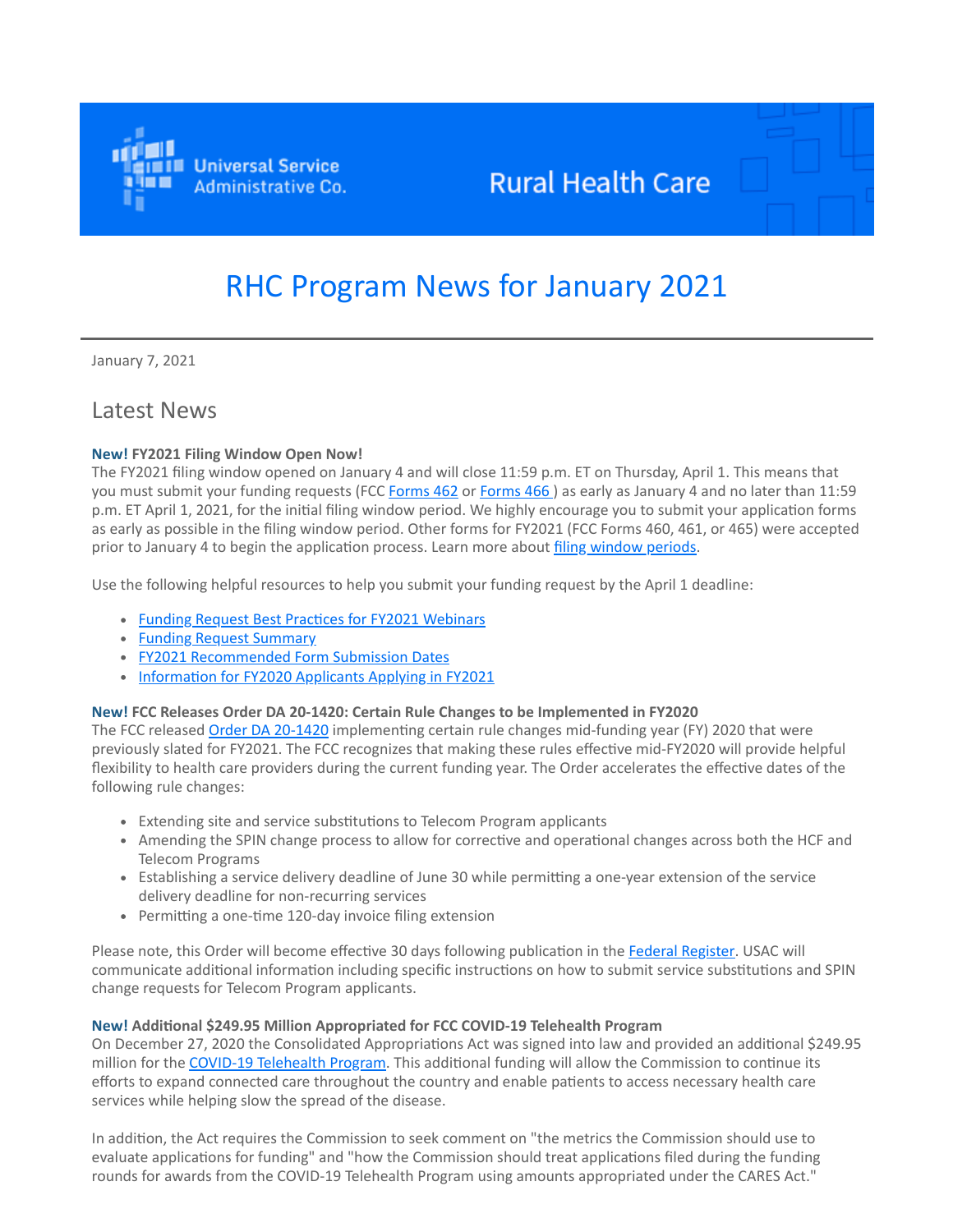Through this Public Notice, the FCC seeks comment on these matters, as well as how to meet the Act's other requirements for the COVID-19 Telehealth Program. [Read the PN](https://click.outreach.usac.org/?qs=78568f9a7a8bf839c9e3dbf46c2102ef56ddd7b6d03b8c59b70149a9b49900da77bcd1c1f81dbd5076effb6b502b14ea488a51ac551340fe).

## New for FY2021

#### **Rates Database for Telecom Program Applicants**

Beginning FY2021, the rural and urban rates used to calculate the amount of eligible Telecom Program support for a Health Care Provider (HCP) site location will be the median of available rates as identified in the [Rates Database.](https://click.outreach.usac.org/?qs=78568f9a7a8bf839a4c97ee97095332070b1e48293ac4424fb0af8764265a64eb3a57bfe46a94f57e1e5d41215900db5fbb8d9f60c23f583) A database search will also provide users with the underlying data used to calculate those median rates. Telecom Program applicants will use the median rural and urban rates from the Rates Database for the requested telecommunications services when submitting the FCC Form 466.

When submitting an FCC Form 466, the rural rate for the requested service will be calculated based on the rural rate included in the agreement with the service provider or the median rural rate from the Rates Database, whichever is lower. The urban rate for the requested service will be the median urban rate from the Rates Database. At the FCC's direction, the database inputs have been recently updated to include recent E-Rate and RHC Program commitments.

### Important Reminders

#### **Submit Your FY2021 Request for Services Today!**

New for FY2021 and forward, the competitive bidding period begins on July 1 of the prior calendar year. This allows RHC Program applicants more time to complete and submit their FCC Forms 461 and Forms 465 for the purposes of competitive bidding. Learn about the changes to the FY2021 competitive bidding process and corresponding My Portal updates by watching the recent [Request for Services Webinars.](https://click.outreach.usac.org/?qs=78568f9a7a8bf839af5d53c0dfdec20d41b5080840472901ba40b94de0edc7a142149c4f37f3ec61fa1d6b5d1d8b1029783e51aed0880d98) Please keep in mind that it's best practice to submit these forms as early as possible in preparation for the upcoming filing window.

#### **Supply Chain Order Reminder**

As you proceed with FY2021 competitive bidding, please keep in mind that the FCC's [Supply Chain Order](https://click.outreach.usac.org/?qs=78568f9a7a8bf839a66e15688e98782291e7b6089cb45044d53a453d539e4c8344cb50108a8170b92b4f0d83dfc7ef1fa9159a2bfb8f4b36) became effective on January 3, 2020. The Order prohibits Universal Service support from being used to purchase, obtain, maintain, improve, modify, or otherwise support any equipment or services produced or provided by companies that pose a national security threat to the integrity of communications networks or the communications supply chain. Huawei Technologies Company and ZTE Corporation are the two companies that have been officially designated as such threats by the FCC.

#### **Tip: Rurality Tier Search Tool**

When using the [Rurality Tier Search Tool,](https://click.outreach.usac.org/?qs=78568f9a7a8bf83991da6222e54ca025d771d1aa42cb90b3ff5cb52104b3fb0936104e26da6ba189aa2f93dc6f862252b6b0b0980af5d791) it is important to put in your site's exact address for best results. If the site's exact address does not yield results, you may also use the latitude and longitude coordinates for your site. To find your site's latitude and longitude coordinates:

- 1. Go to **Google Maps**
- 2. Type in your site's address
- 3. Right click on the marker pin pointing to your site on the map and select "What's Here?"
- 4. The coordinates (a pair of numbers, each with a decimal point) will appear on the screen

Use these coordinates to "Search with geographic coordinates" in the Rurality Tier Search Tool. Be sure to include the negative sign when entering the negative longitude coordinate.

#### **FCC Form 460 Best Practice**

During the submission of an FCC Form 460 (HCF Eligibility and Registration Form), we recommend that applicants upload any supporting documentation necessary to validate form data to the "Supporting Documentation" section. This includes documentation that is relevant to the required fields of the FCC Form 460. Submitting supporting documentation helps to verify health care provider (HCP) eligibility thereby expediting the review process. A few examples include, but are not limited to:

Hospital licenses, with the address clearly posted, to verify a non-profit hospital

- A recent bill or lease, with the address clearly posted, to verify the HCP address provided on the FCC Form 460
- Public tax documents to verify the Non-Profit Tax ID (EIN) or public documents if the health care provider is owned by a local or state government